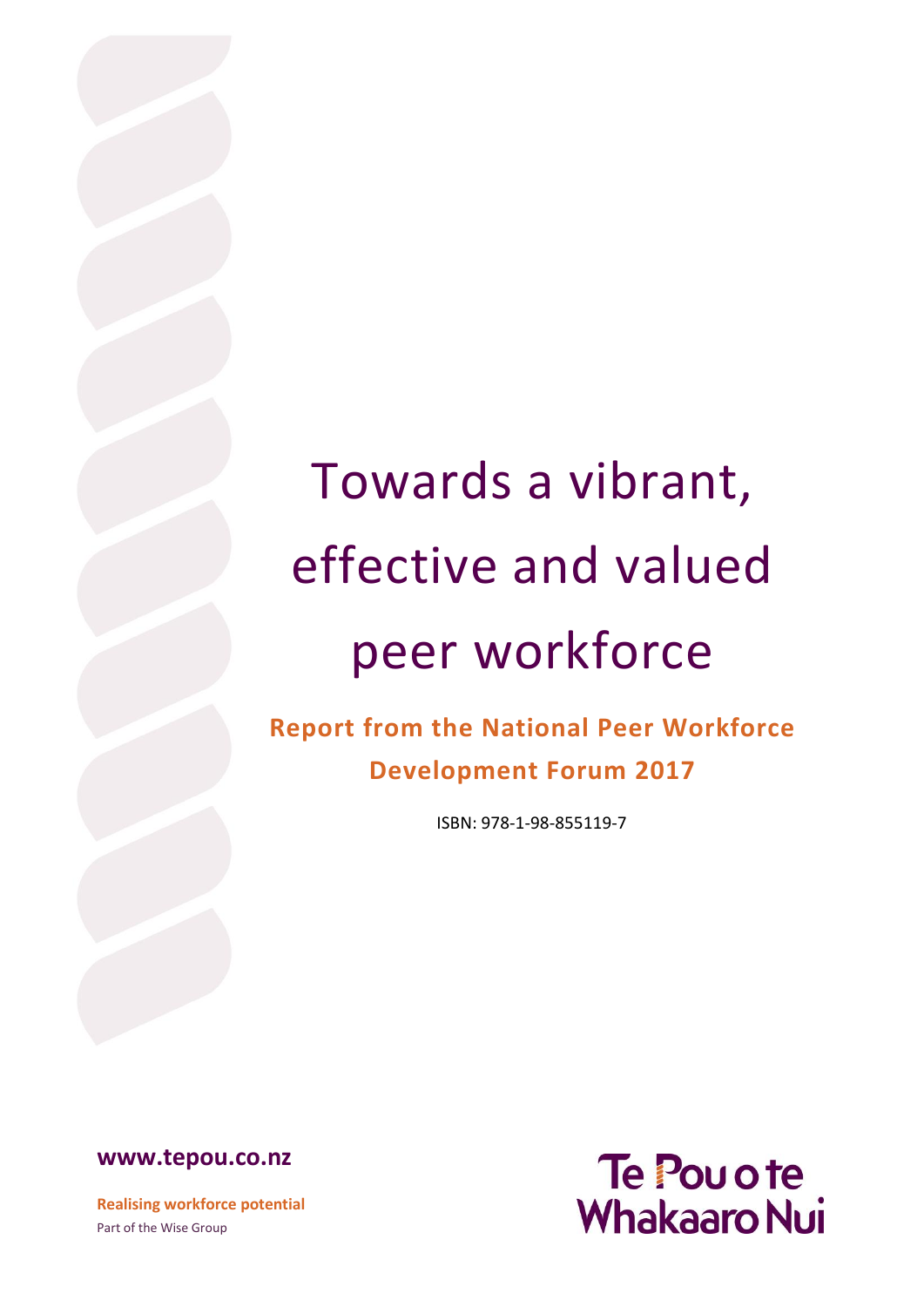# **Contents**

| The health sector knows peers and peer services work through peer led and developed |
|-------------------------------------------------------------------------------------|
|                                                                                     |
|                                                                                     |
|                                                                                     |
|                                                                                     |

#### ISBN: 978-1-98-855119-7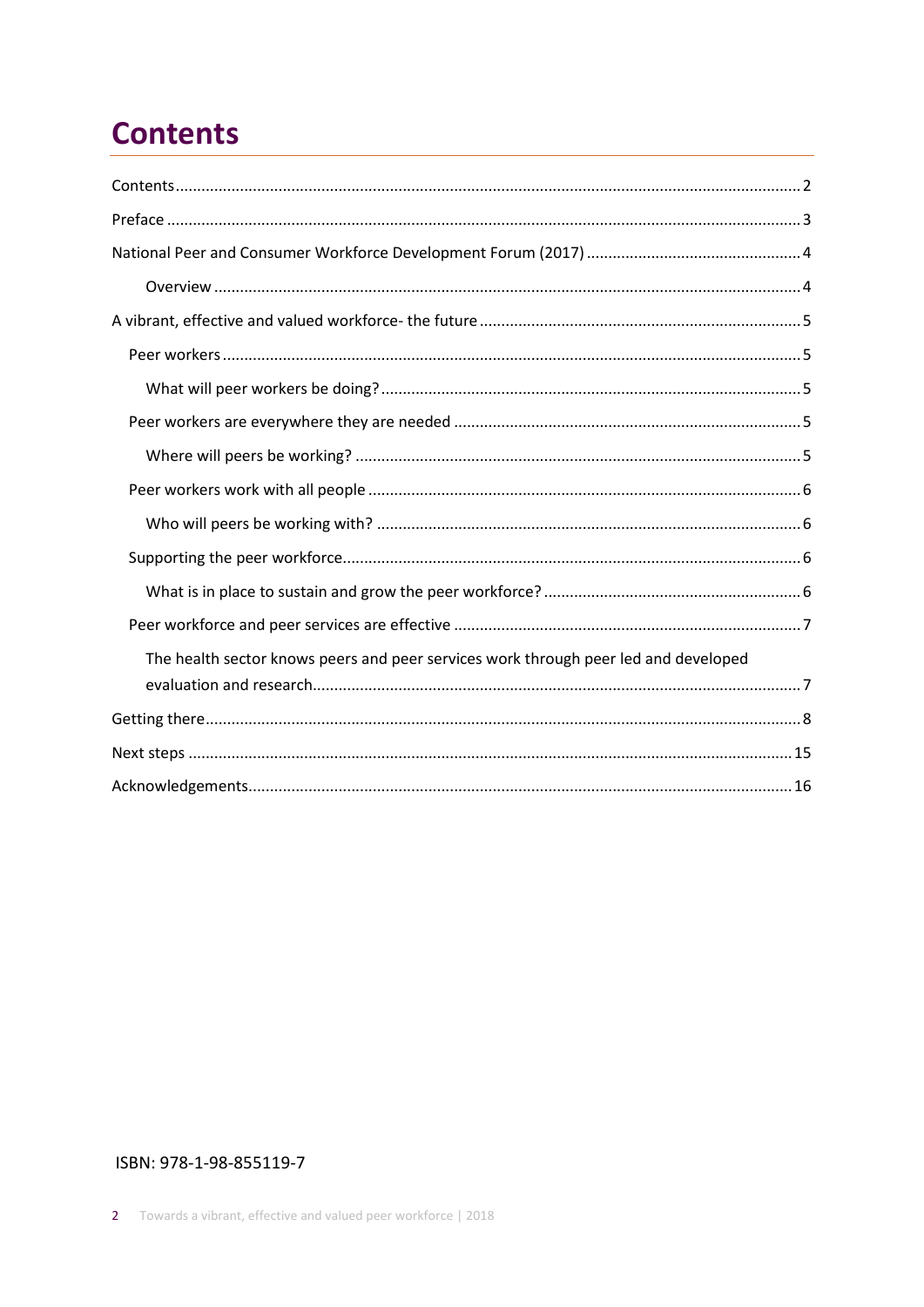# **Preface**

#### Kia ora

People with lived experience of mental health and addiction needs and recovery are ideally placed to support other people experiencing similar needs. Personal experience sharing and 'living in the shoes of one's challenges' can be one of the most helpful strategies to support someone towards their wellbeing aspirations. Not only can this be more effective than using professionalised services – but it can aim to ensure people develop coping mechanisms they can continually use in their day to day lives.

Currently the peer and consumer workforce constitute 4.9 % of the mental health and addiction workforce. He Ara Oranga, the report of the Government Inquiry into mental health and addiction, indicates that peer and consumer led services need to grow. In order to this we need to provide opportunity to recruit and develop those with lived experience into our workforce.

During this forum we heard from many people who were in peer and consumer roles – or had accessed these services. This report picks up those themes and provides guidance on workforce development. Te Pou o te Whakaaro Nui will continue to work with consumers, peers and the many agencies who need to support the growth and development of this workforce. This is an important part in providing effective and multiple options beyond the current overwhelmed and outdated systems for New Zealanders who are experiencing mental health and addiction needs.

Ngā mihi

Robyn Shearer

Chief executive of Te Pou o te Whakaaro Nui, 2009-2019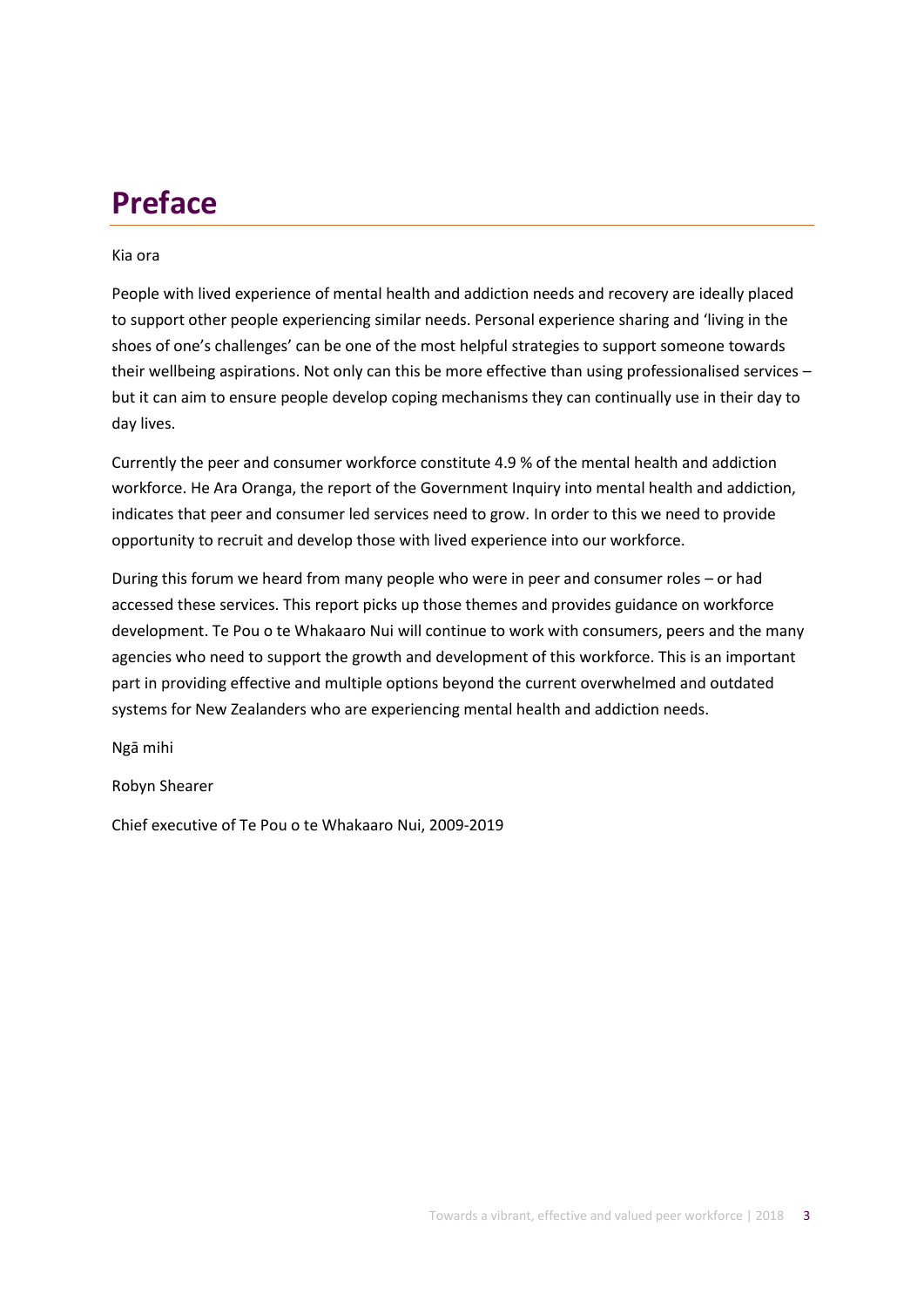# **National Peer and Consumer Workforce Development Forum (2017)**

#### **Overview**

On 30 November 2017, thirty-eight mental health and addiction lived experience leaders met in Wellington for a forum to discuss and plan what peer and consumer workforce development in New Zealand could look like.

Participants were diverse. They came from across New Zealand and held a variety of roles, including advisors, educators, peer support workers, researchers and leadership positions in DHB and NGO mental health and addiction services.

The day started with a snapshot of where the peer workforce<sup>1</sup> currently is at. Following this, using open space technology, participants outlined what a valued, effective and vibrant peer workforce of the future would look like under the headings of, "Where will we work? Who will we work with? What will we be doing? What will we need to support this?"

In the afternoon a panel of four people from a variety of peer roles and perspectives, outlined things they felt were important considerations going forward. Participants then described what was needed to get to the future under the five workforce development headings from the *Mental Health and Addiction Workforce Action Plan 2017-2020* (Ministry of Health 2017).

Feedback indicates peer leadership, experience and skills are pivotal in all areas of workforce development for true and sustainable growth and advancement of this workforce.

The day concluded with an outline of the next steps which were:

- development of a document outlining the participants feedback describing a vibrant valued and effective future peer workforce and what is needed to get there
- another national peer workforce development forum for 2018
- Te Pou peer workforce development plan informed by the forum.

This resource documents participants' concepts of what a valued, vibrant and effective peer workforce looks like and what is needed to get there.

<sup>1</sup> **Note** Within this document the term *peer workforce* is used to denote any identified lived experience, consumer, peer or service user role. This includes but is not limited to- consumer advisors, trainers, researchers, advocates and auditors, peer support workers and service user leads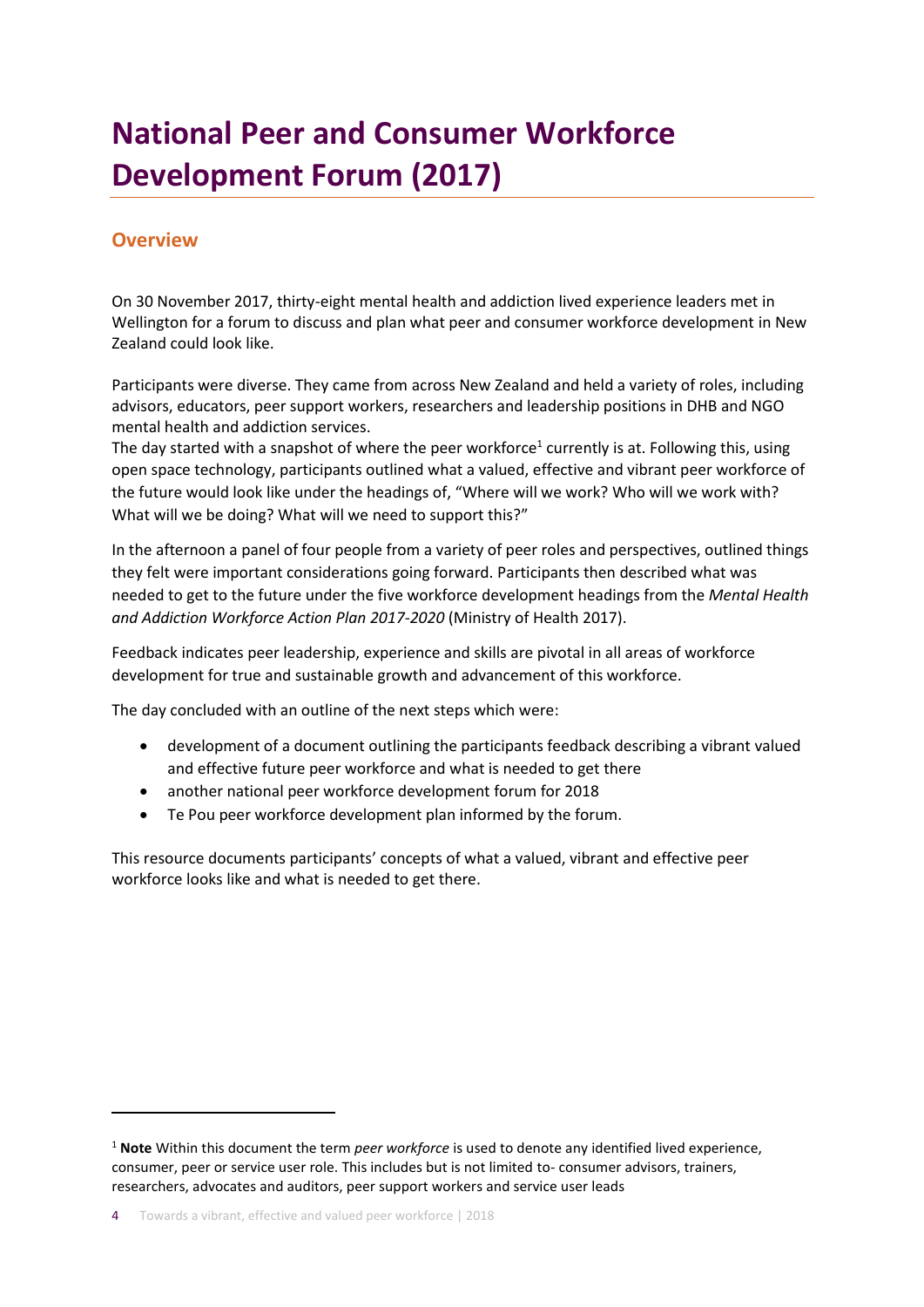# **A vibrant, effective and valued workforce- the future**

### Peer workers

### **What will peer workers be doing?**

The nature and scope of the peer workforce is well recognised across health and disability sectors and within communities generally. The workforce has ownership of its own vocation and, working collaboratively with others, has established a professional body and is influencing and leading positive change at all levels across health and communities.

The roles available are extensive and expand beyond the mental health and addiction sector. There are a diverse and increasing range of roles in the community including within general practices, law firms and other influential organisations. Within government organisations, there are dedicated lived experience roles including mental health and addiction policy writing and monitoring roles and district health board planning and funding roles.

There are lived experience designed, delivered and led mental health and addiction teaching programmes and training programmes for clinical staff and mainstream workers across a variety of settings. These include, for example, government organisations such as Work and Income New Zealand, Justice, Corrections, Probation services and youth services as well as in schools and communities. There are also dedicated positions for peer workers on professional bodies, and within community decision-making groups.

Supporting peer workers in their roles is a national collective of peer workers who provide supervision and opportunities for supportive networking with colleagues.

# Peer workers are everywhere they are needed

### **Where will peers be working?**

Peer workers actively connect globally and share and exchange knowledge, information and ideas. Nationally they lead co-design of services across the spectrum of health. These include crisis services, clinical services (including inpatient units), peer run respite and acute alternative services, older people services, prison and forensic unit services, the probation service and police services.

The Prime Minister has peer advisors and peer roles positioned across all government departments and organisations, including Work and Income New Zealand, Ministries of Health, Oranga Tamariki and the Health Quality and Safety, Health and Disability and Mental Health Commissions.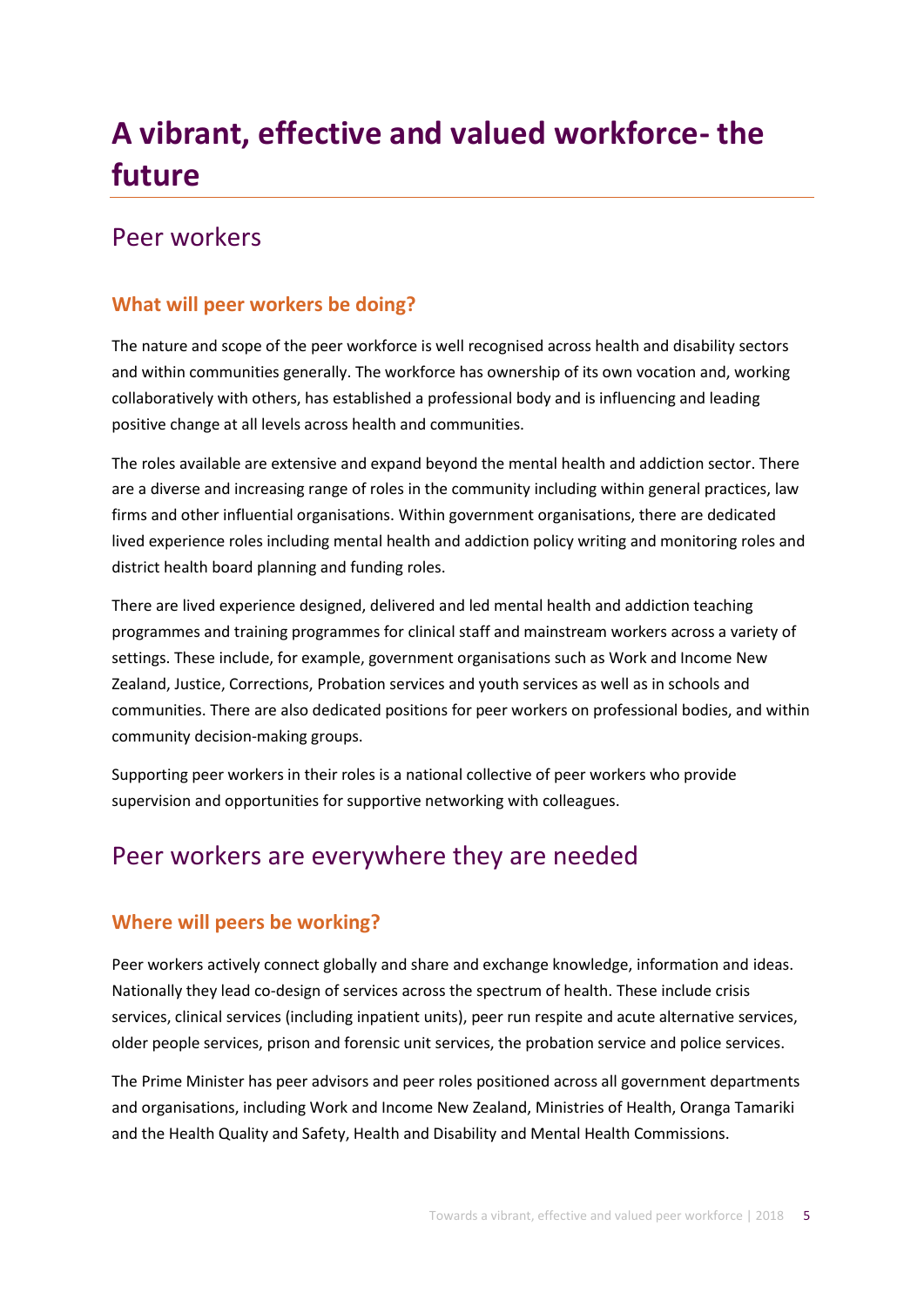Peer support kaiawhina roles work in marae-based peer services as well as in community services and programmes provided by church and other agencies who work alongside homeless people and other hard-to-engage populations.

The media have peer consultation and advisory roles ensuring there is balanced meaningful reporting that includes stories of success. Peers work in first responder roles with crisis teams and the police and doing emergency phone services such as 'Helpline' and an 0800 peer service line. Peer educators provide holistic Healthy Wellbeing programmes in schools, universities and other institutions.

The increasing awareness of the peer workforce and what it is able to offer the business sector has created enhanced workplace opportunities across all industries including employment agencies, law firms, and corporations.

### Peer workers work with all people

#### **Who will peers be working with?**

The number and diverse range of people that peers work alongside is extensive and stretches across all of our communities. People experiencing mental health and addiction issues, their whānau and support networks through to professional bodies such as the Royal Australian and New Zealand College of Psychiatrists have access to effective peer workers, advisors and leaders.

Māori Iwi, Tohunga and Roopu Wairua, Tangata Pasifika, refugees, new migrants and people from all ethnic and cultural groups have access to peer services in formats that are meaningful to them.

## Supporting the peer workforce

#### **What is in place to sustain and grow the peer workforce?**

The peer workforce has a clearly defined scope of practice that is supported by the government. There are spokespeople and multiple peer networks (local/regional) that contribute to a national peer-led network embedded across all systems within which the workforce operates.

There is a peer professional association, incorporating peer workers throughout the health and disability sector through which a map of the workforce including roles, training and services has been developed. Formalised processes of succession, such as the Tuakana Teina- train your replacement model, are in place to provide opportunities for existing workers to advance and for new workers to smoothly transition in.

Peer governance groups and a peer supervision workforce share mentoring knowledge and resources. Proactive use of communication technology e.g. Skype is utilised for the provision of support for peers in isolated areas.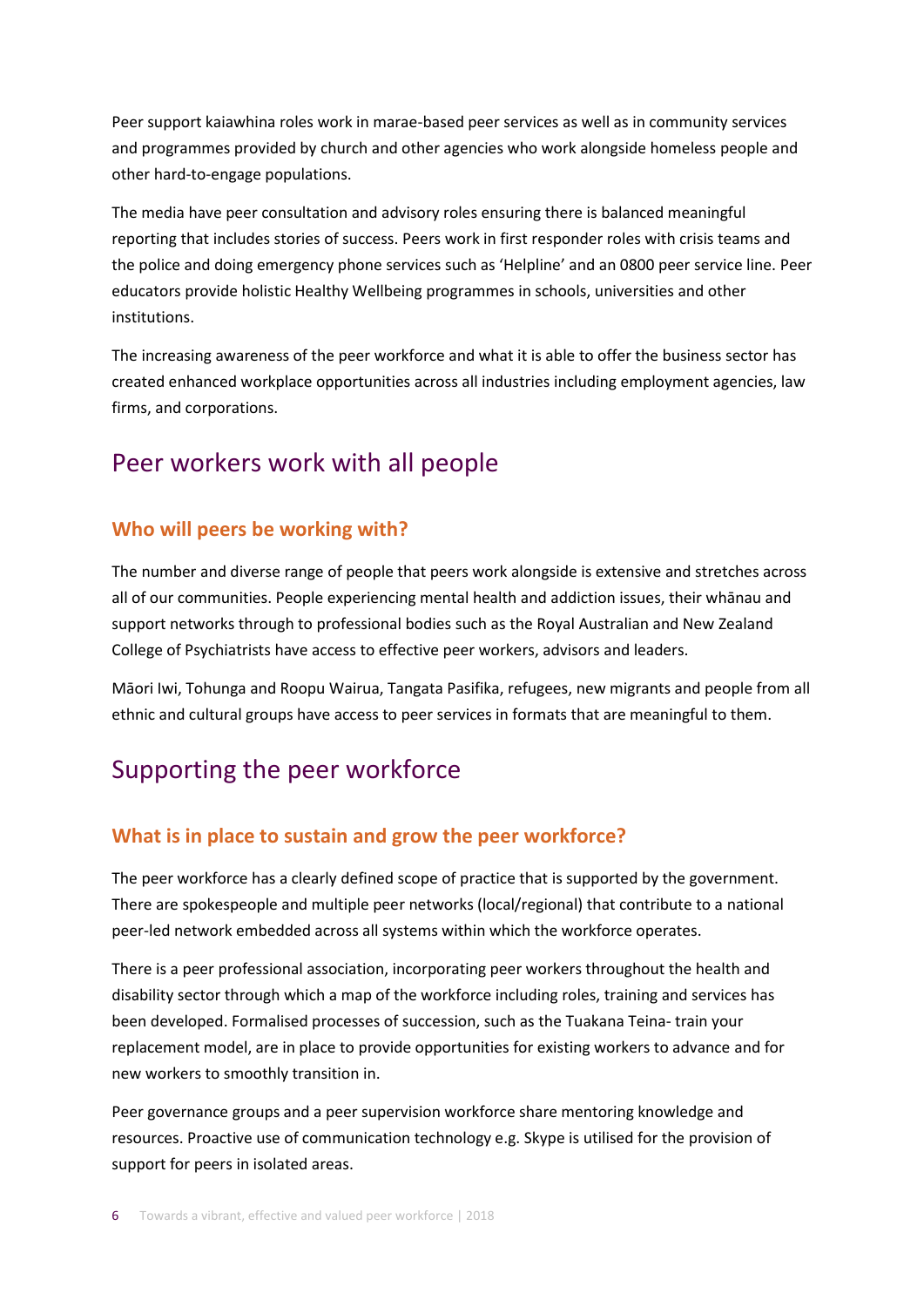There is a national training framework for peer-led educational programmes, from entry to advanced levels with a national curriculum and resources that are New Zealand-based and developed. Educational pathways for peer workers extend from NZQA level 4 to tertiary degrees up to PhD level. There is higher-study funding for peers to train for roles such as researchers and managers. The workforce has its own knowledge base (epistemology) that supports its work and peer leaders are visible throughout all areas of the sector and the community.

Employment contracts reflect the valuing of lived experience and all peer roles are clearly defined, including accountability expectations. Training is available for employers and employees on how to integrate roles into services.

Peer workers have, as part of their roles, self-care plans and access to formalised peer professional supervision and will have full citizenship as described in international Human Rights legislation (CRPD/ BORA<sup>2</sup>). Workplaces offer all workers self-care time within work hours and encourage a balanced lifestyle that enables workers to approach challenges with confidence. There are also cross-cultural safety wānanga and options of peer-led intervision (co-reflection) available.

Peer services are valued and trusted. These also empower people's natural supports such as family, whānau, hāpu, iwi and, for some, their tūpuna.

# Peer workforce and peer services are effective

### **The health sector knows peers and peer services work through peer led and developed evaluation and research**

The peer workforce is widely recognised as the Gold Standard in the health sector and is accepted globally as an effective template for a well workforce and positive outcomes for people accessing services. There is a clear evidence base from multiple peer developed and led evaluations and studies.

The peer workforce is respected as a valid vocation, with its own qualifications, career streams and management roles at all levels. There is an agreed percentage target of dedicated peer roles in the mental health and addiction workforce. The peer workforce is included in all workforce collective agreements and a positive change in work culture throughout diverse services and sectors is evidenced.

Peer developed key performance indicators (KPI) measure individual (self-determined) outcomes as well as population outcomes in relation to employment, family life, social networks and income.

<sup>&</sup>lt;sup>2</sup> CRPD/BORA: United Nations Convention on the Rights of Persons with Disabilities.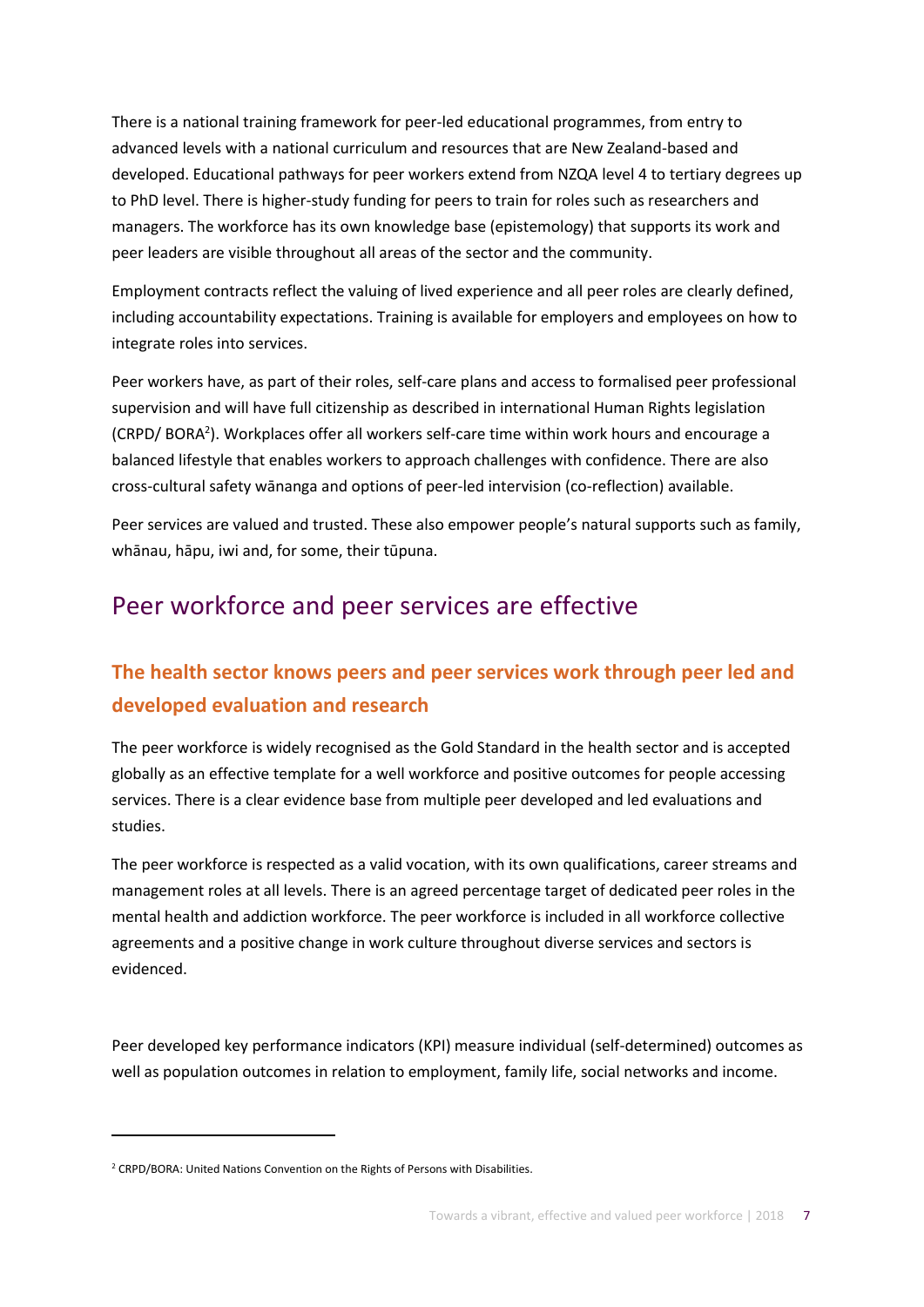Support for the workforce is reflected in government policy. Peer and clinical partnerships are effective and there are equal numbers of peer workers to clinical staff in multi-disciplinary teams.

# **Getting there**

What is needed to actualise the vision of a vibrant peer workforce that is everywhere they are needed, doing effective, valued work and flourishing?

Using the five workforce development headings from the *Mental Health and Addiction Workforce Action Plan 2017-2020* (Ministry of Health 2017) participants outlined the approaches required.

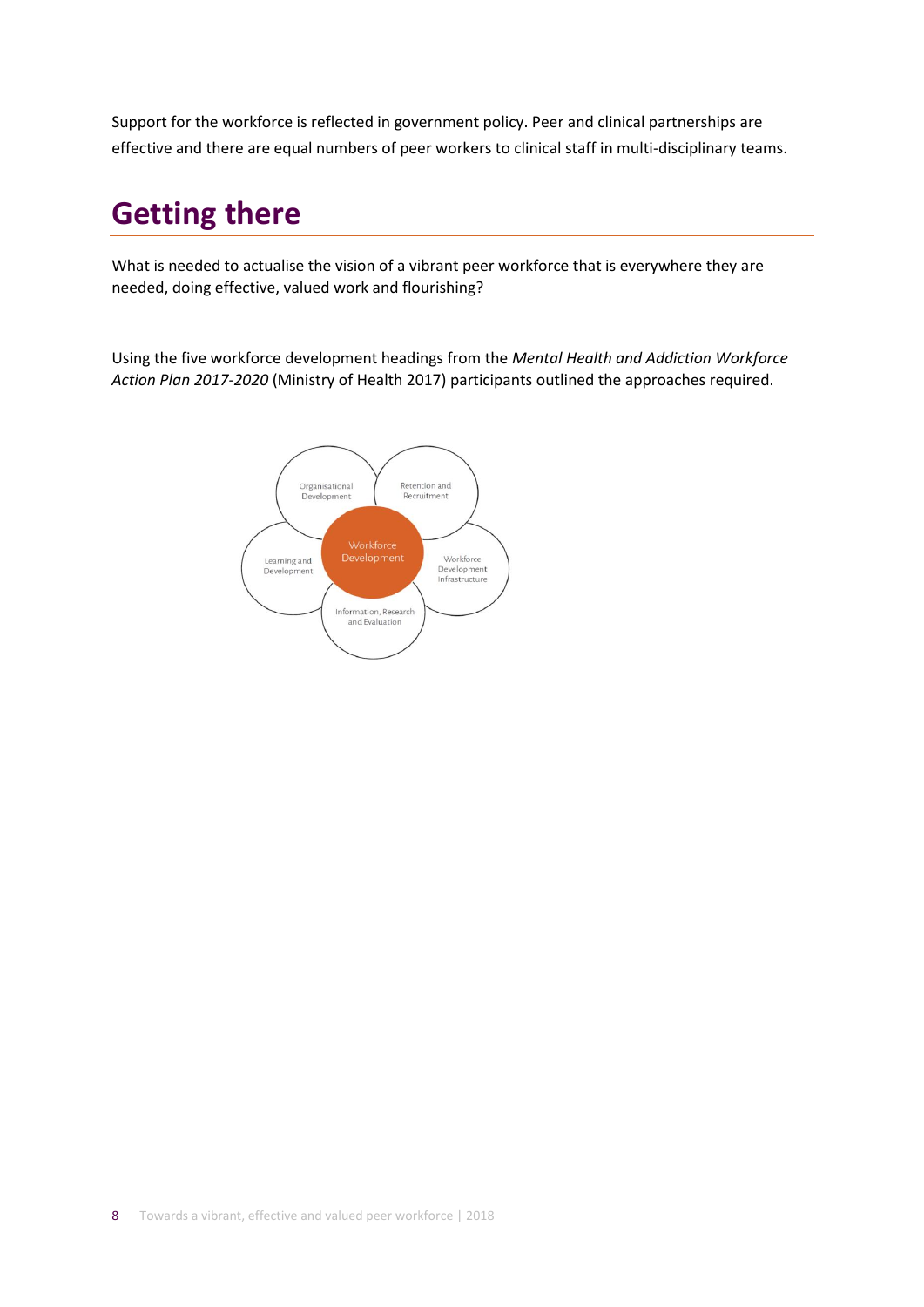| 1. Workforce Development<br><b>Infrastructure</b><br>A sturdy resourced and sustainable<br>infrastructure is required to enable the<br>workforce to develop its identity, roles and<br>place within the health and social sector. |                                                                                                                                                                                                                                                                                                                                                                                                                                                                      |
|-----------------------------------------------------------------------------------------------------------------------------------------------------------------------------------------------------------------------------------|----------------------------------------------------------------------------------------------------------------------------------------------------------------------------------------------------------------------------------------------------------------------------------------------------------------------------------------------------------------------------------------------------------------------------------------------------------------------|
| <b>Initiative</b>                                                                                                                                                                                                                 | <b>Criteria</b>                                                                                                                                                                                                                                                                                                                                                                                                                                                      |
| National Peer Workforce Association and Network                                                                                                                                                                                   | Development of recommended pay scale rates and<br>equivalent professional roles for comparison for<br>funders and employers<br>Sample job/role descriptions, key performance<br>indicators for roles<br>Data base of peer workers including; leaders,<br>researchers, supervisors, advisors. Advocates,<br>educators etc<br>Develop a code of ethics informed by peer values<br>Inclusion in employment contracts to protect rights<br>Ability to network nationally |
| Professional peer leader and leadership<br>development,                                                                                                                                                                           | Leadership development programme                                                                                                                                                                                                                                                                                                                                                                                                                                     |
| Peer leadership given equivalency to clinical and<br>administrative leadership                                                                                                                                                    | Develop peer leadership positions from local<br>through to national and government levels                                                                                                                                                                                                                                                                                                                                                                            |
| Overarching workforce development guidelines<br>that outline how lived experience is preferable and<br>valued in ALL positions in the sector not just in<br>peer-defined roles                                                    | Position paper and guidelines on what this means                                                                                                                                                                                                                                                                                                                                                                                                                     |
| Easily accessible peer supervision for every peer<br>worker                                                                                                                                                                       | Supervision training available<br>List of trained peer supervisors<br>Supervision part of all role descriptions and<br>contracts                                                                                                                                                                                                                                                                                                                                     |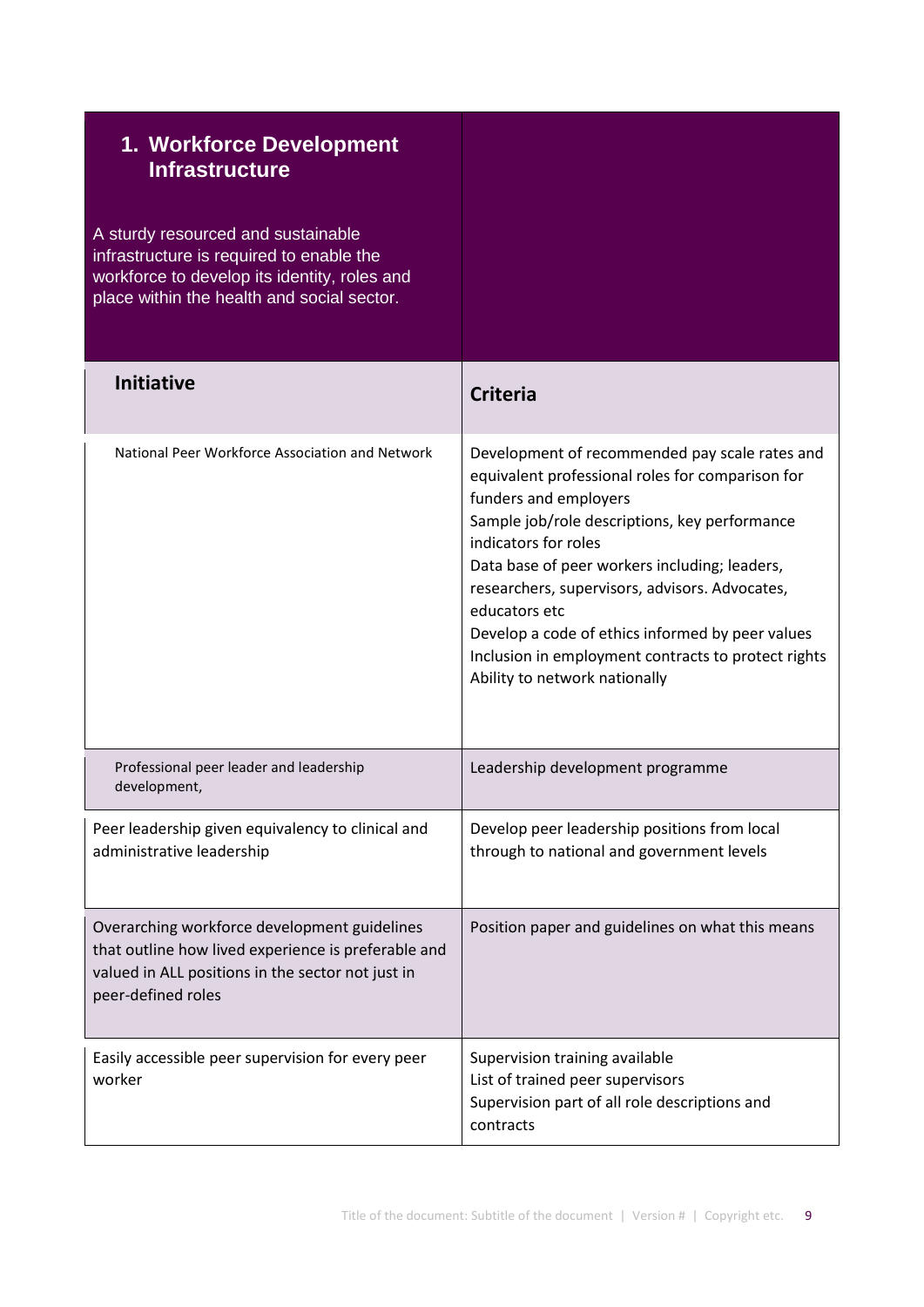| Organisational support structures for peer roles                                                  | Clear role descriptions<br>Clear accommodations and processes<br>Clear expectations<br>Managers, leaders and colleague in non-peer roles<br>have clear guidelines on supporting and<br>implementing peer workers and roles. |
|---------------------------------------------------------------------------------------------------|-----------------------------------------------------------------------------------------------------------------------------------------------------------------------------------------------------------------------------|
| Peers influence a unique provided service, including<br>relevant policies                         | Peers have a voice and influence throughout<br>service and organisation                                                                                                                                                     |
| New appointees to senior leadership roles have a<br>peer mentor                                   | Develop peer mentor roles                                                                                                                                                                                                   |
| Ability to be a strong voice at ministry level                                                    | Develop and support peer leader and advisory<br>positions in government ministries                                                                                                                                          |
| Funding is identified and ring-fenced for developing<br>and employing peer roles in every service | Clear strategy, plan and funding steam developed<br>for peer workforce development                                                                                                                                          |
| Peer Workforce Development Expert Group to<br>advise workforce development centres                | Develop peer workforce development advisory<br>group                                                                                                                                                                        |
| A voluntary standard for workplace wellbeing                                                      | Develop worker wellbeing standard                                                                                                                                                                                           |

### **2. Learning and Development**

The future needs to include robust learning and development options that support and validate peer roles. These need to be carefully considered to provide the best platforms for people working in peer roles.

Peer leadership model and development.

A national standard of excellence for peer work

Defined and affordable peer qualifications that are peer led and trained that provide a framework for peers to be relational and includes resources and tools to use in their work including;

- Practicum hours
- Apprenticeship and mentoring for peer supports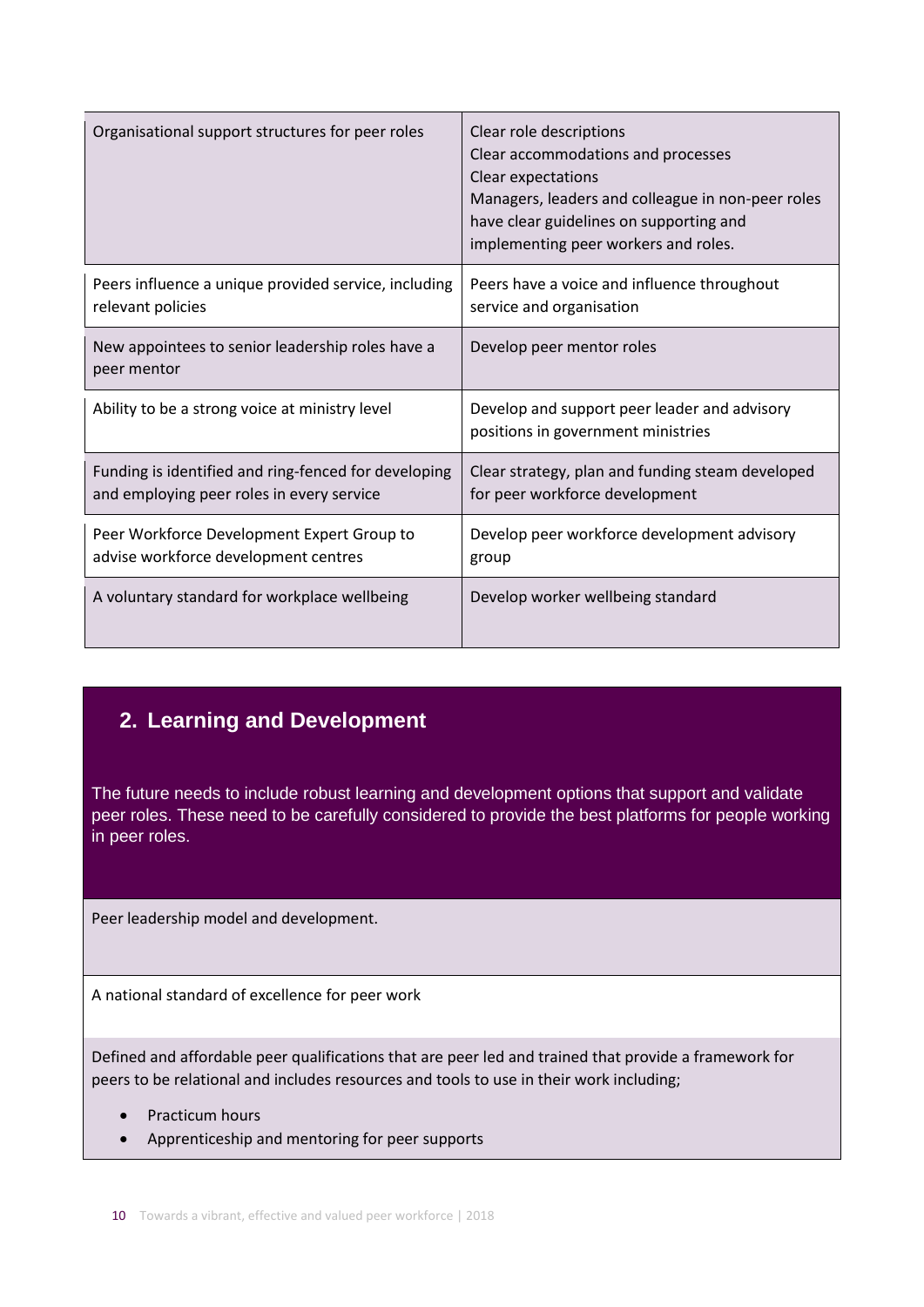- Recognition of prior learning
- Online options for learning/ qualifications
- Leadership qualification
- Suite of learning options
- Continuing education
- Organic models of learning (always changing and adapting)
- Developing a curriculum that is relevant and important in a variety of different settings
- Waananga for peer support
- Baseline modules and expansion learning
- Professional Yearly development
- Training in dealing with suicide, addictions, information systems, management, business
- Self-reflection tools
- Navigating the politics of organisations and its people
- Health and wellbeing
- NZQA qualifications level 4/5/6 and 7 that includes recognising prior experience and learning

Human Rights (CRPD Core competency)

Career pathways that allows entry into peer work with no qualification

Peer mentoring for new peer workers including strong support for people working in limited hour roles and who live in isolated roles or areas.

Continuous evaluation that is used to improve training, uptake, organisational environments and efficacy of roles.

Peer supervision training and scholarships so that supervision and co-reflection is available for all peer workers. External supervision available to be delivered to non-peer roles

Toolkits for services on integrating peer work and workers with a focus on organisational learning to change the culture and language. Equal training opportunities across services

Formal processes of succession e.g. Tuakana Teina, train your replacement

Funding and scholarships for training including peer leadership development

KPI's for consumer advisors and orientation guidelines

Development of peer analysts, policy makers, information and data technologists, business staff and researchers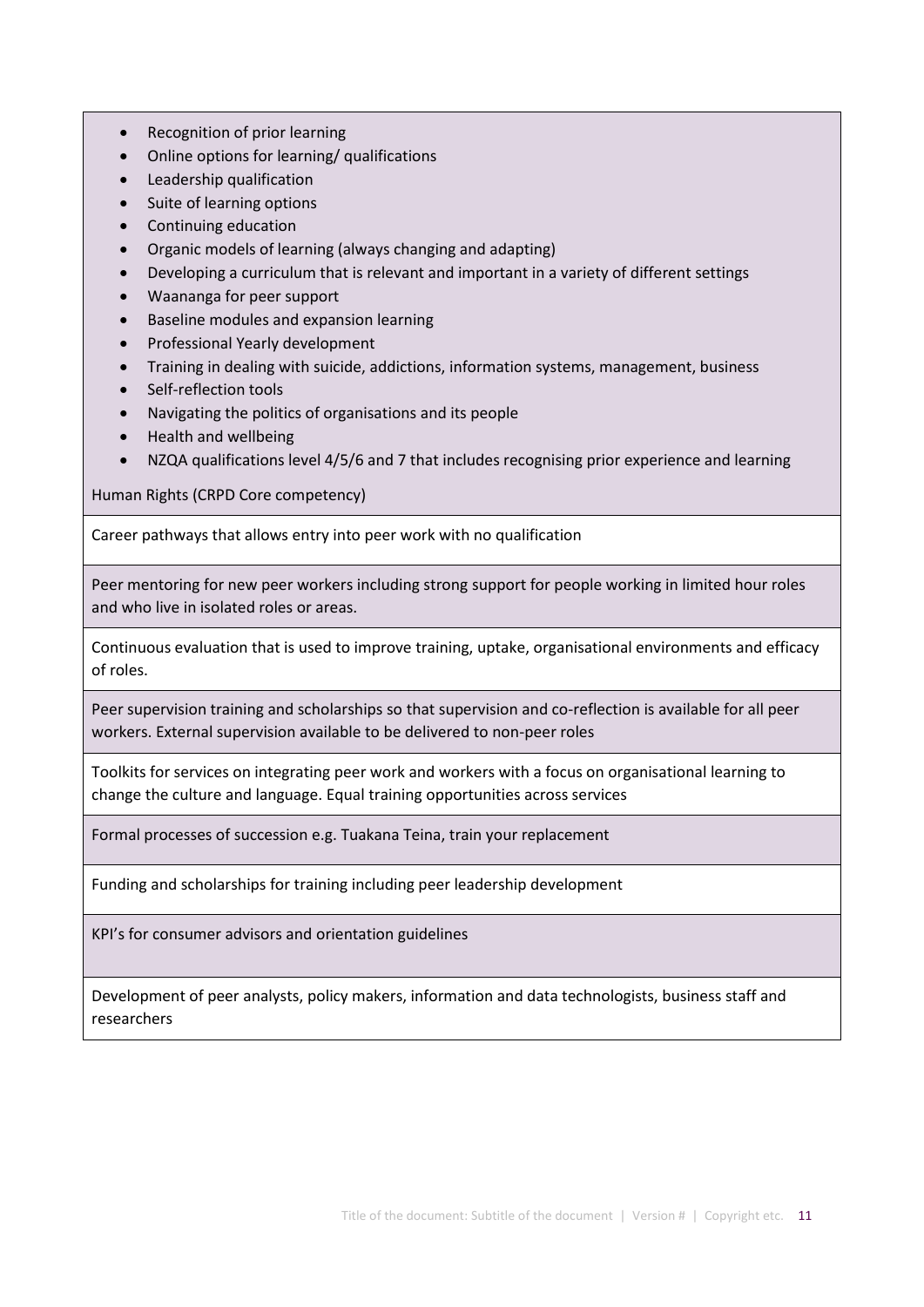### **3. Retention and Recruitment**

For the peer workforce to be most effective, retention and recruitment processes need to be clear, supportive, consistent and relevant to role, type of service and values of the peer sector.

- Develop clear and demonstrable job and role descriptions that are more aligned across the sector
- Policy and procedure and supportive management who believe in peer roles and foster their growth
- Ensure there are clear competencies based upon common values that enable accountability and demonstrate effectiveness
- Organisations lead by example by having people with lived experience in all levels of organisation openly
- Develop guides on how to navigate organisational politics
- Adequate and appropriate peer supervision- peer supervision becomes compulsory in contracts. Scholarships for supervision and training
- Equitable wages for experience, skill, qualification and sophistication of peer work

Prioritise tāngata whenua

Have the right structure and supports in place BEFORE recruiting. Recruitment requires input from peers in all aspects of recruitment. Good succession planning needs to be part of recruitment processes

Peers demonstrate professional standards– organisational policies are supportive of ALL workforce and applies equitably to ALL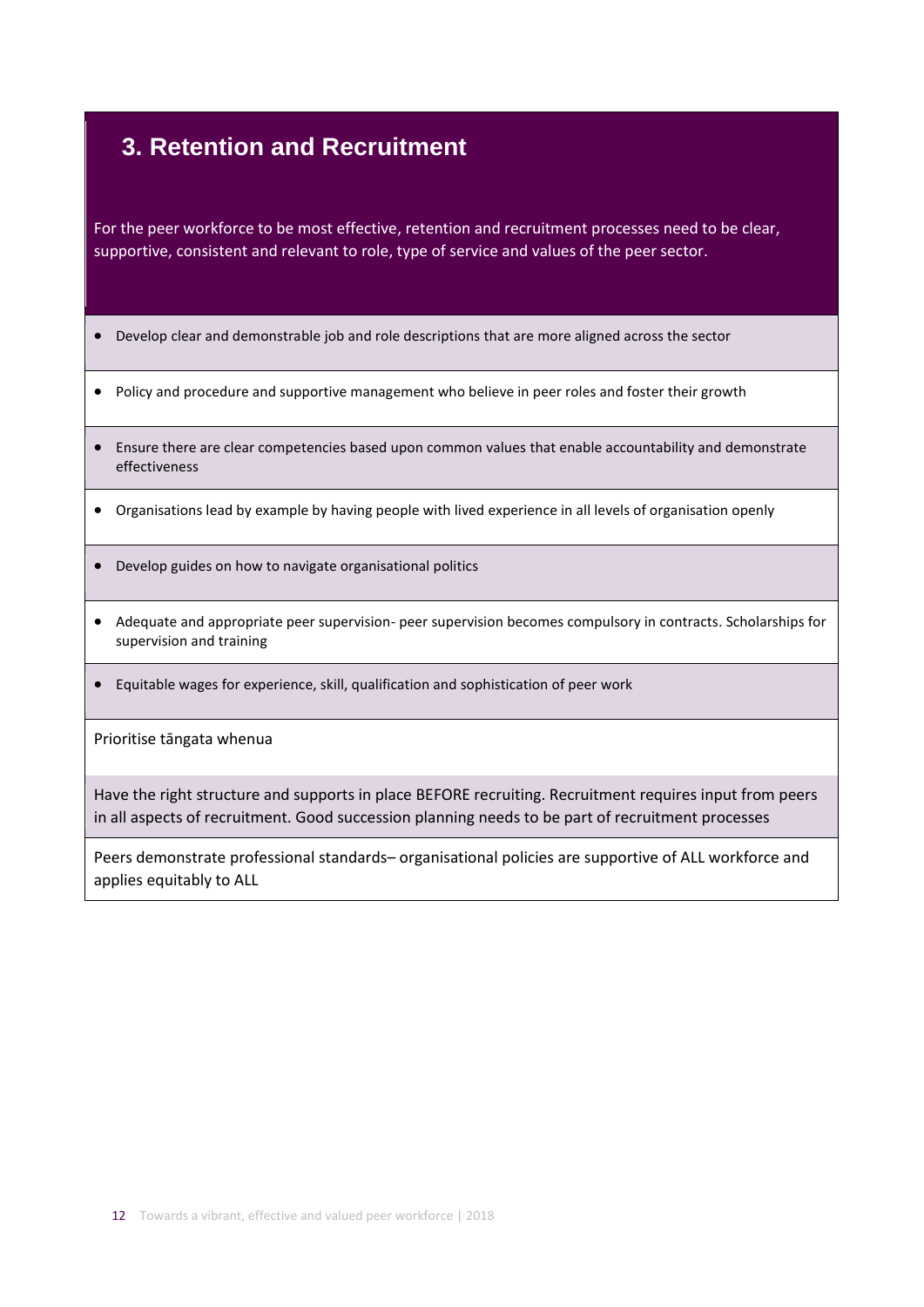### **4. Information, Research and Evaluation**

To ensure peer workforce continuing growth, effectiveness and value it's important to have good current information, evaluations that ask the right questions and peer led research that continually stretches and tests what is possible, what works and how can it be better.

Fund research led by openly lived experience researchers on:

- Choices and alternatives to medical model
- Authentic peer designed and led review
- Develop a strong evidence base for the efficacy and value of peer roles
- Peer defined measurements

Create a peer led body to create and maintain an online, user friendly platform to gain, gather and correlate research, reporting of all previous research and evaluation. Lots of research is readily available, however it requires intense concentration to identify many important and specific issues.

Develop collaboratively agreed outcome tools and measures that measure the impact of peer work from peer perspectives

Evaluate peer supervision and support its placement within organisations that employ peer workers

Use students with lived experience to do research as part of their thesis to:

- Get information
- Educate new staff about peer values
- Be part of standard practice

Hold annual peer research and evaluation expos for

- Networking and maintaining working relationships sharing data, information and resources
- Peer governance to collate and share data

Promotion of peer research

Support (finance) peer research and peer research positions in academia

Award research grants and scholarships for original research

Do annual surveys of peer workforce to ascertain its growth, placement and roles. Registry of graduated peer support workers to track employment conditions etc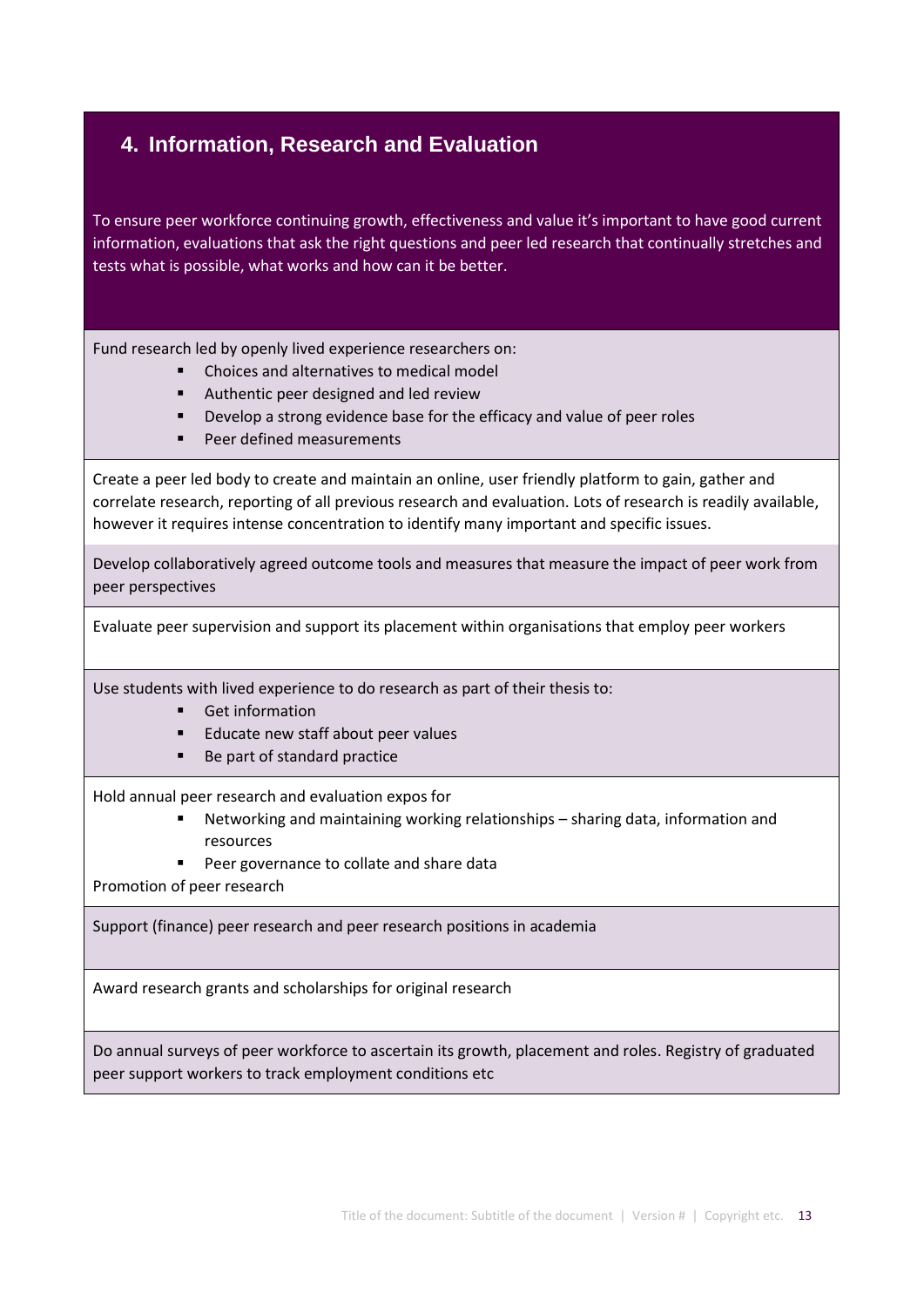Revive and use **Toka Tuu<sup>3</sup> through providing train the trainer packages and trainings to support** organisations to utilise the resource and do their own evaluation processes

Workforce centres that include peer led research and evaluation

<sup>3</sup> http://www.tokatu.org.nz/tokatu/pdf/Tokatu-Rubric-2014-final.pdf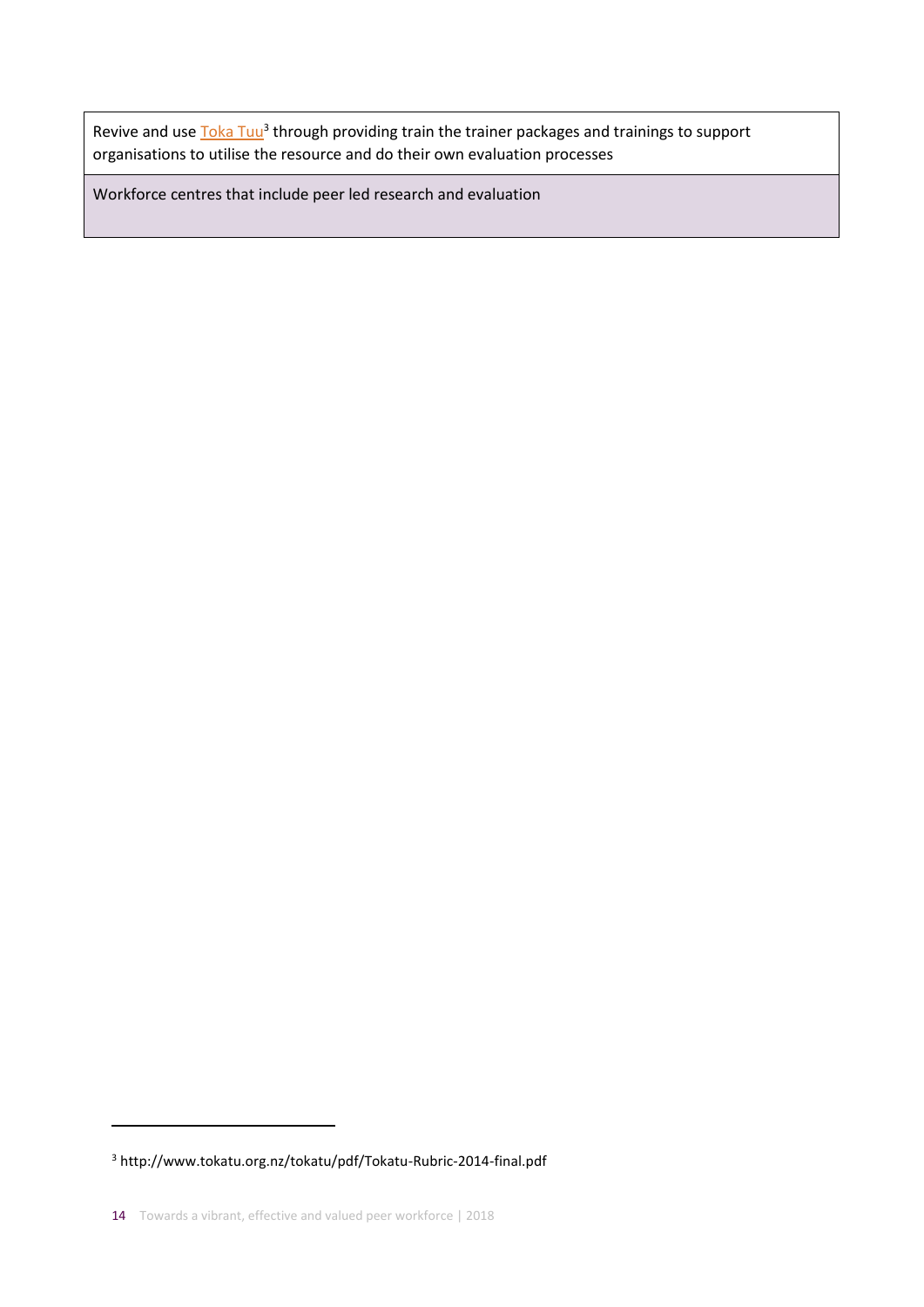# **Next steps**

A series of recommendations came from the forum for Te Pou and Matua Raḵi.

- Developing a peer workforce development plan informed by the forum
- Developing a mental health peer workforce advisory group
- Refreshing the competencies for the service user, consumer and peer workforce
- Hold another national peer workforce development forum for further

These are currently in progress. To find out more visit our website www.tepou.co.nz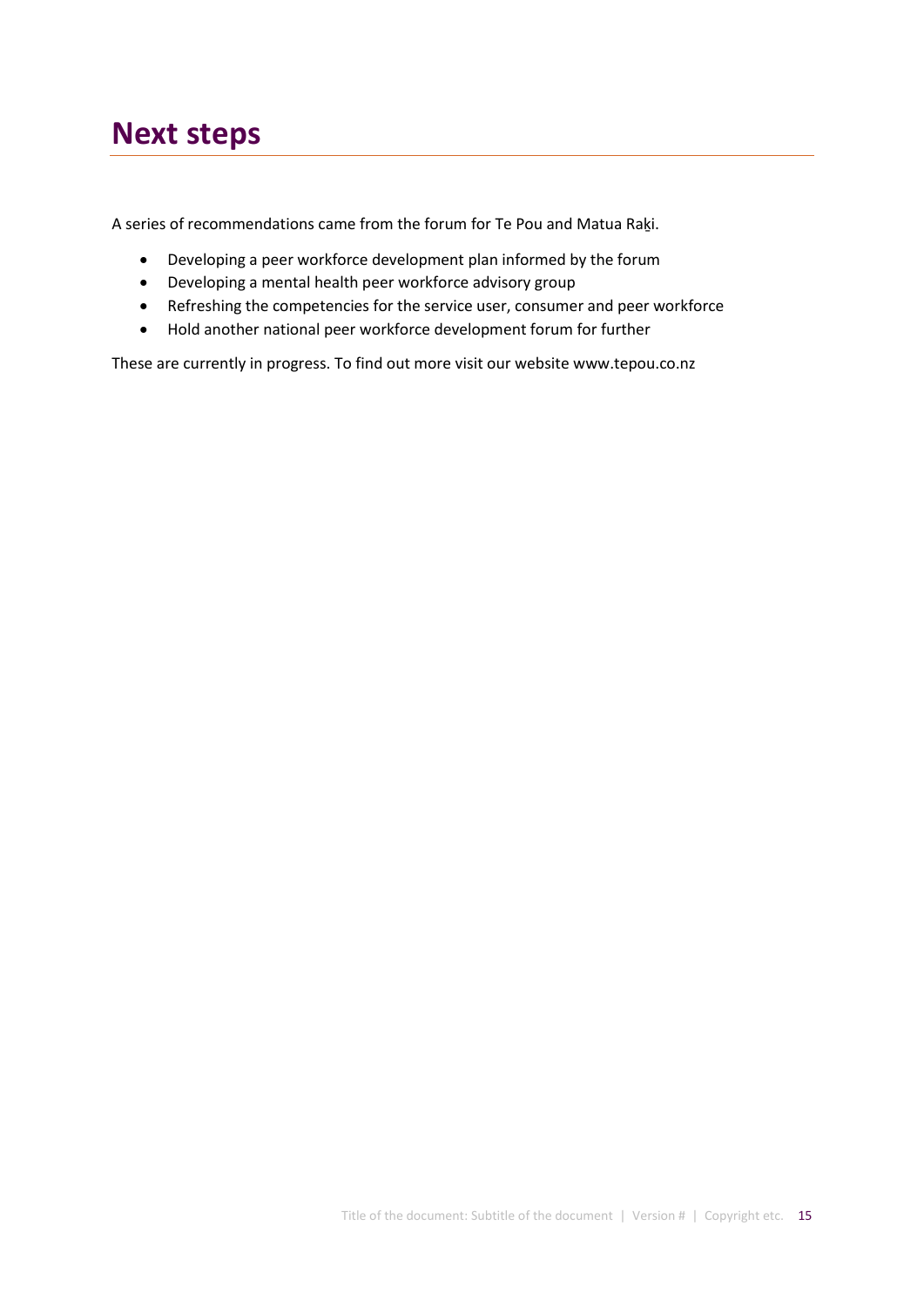# **Acknowledgements**

Te Pou o te Whakaaro Nui and Matua Raki would like to acknowledge the considerable input, knowledge, skills, energy and time that forum participants gave to the day and towards the future developments from the forum. We look forward to working together developing a more sustainable, robust, prevalent, vibrant, effective and valued peer workforce.